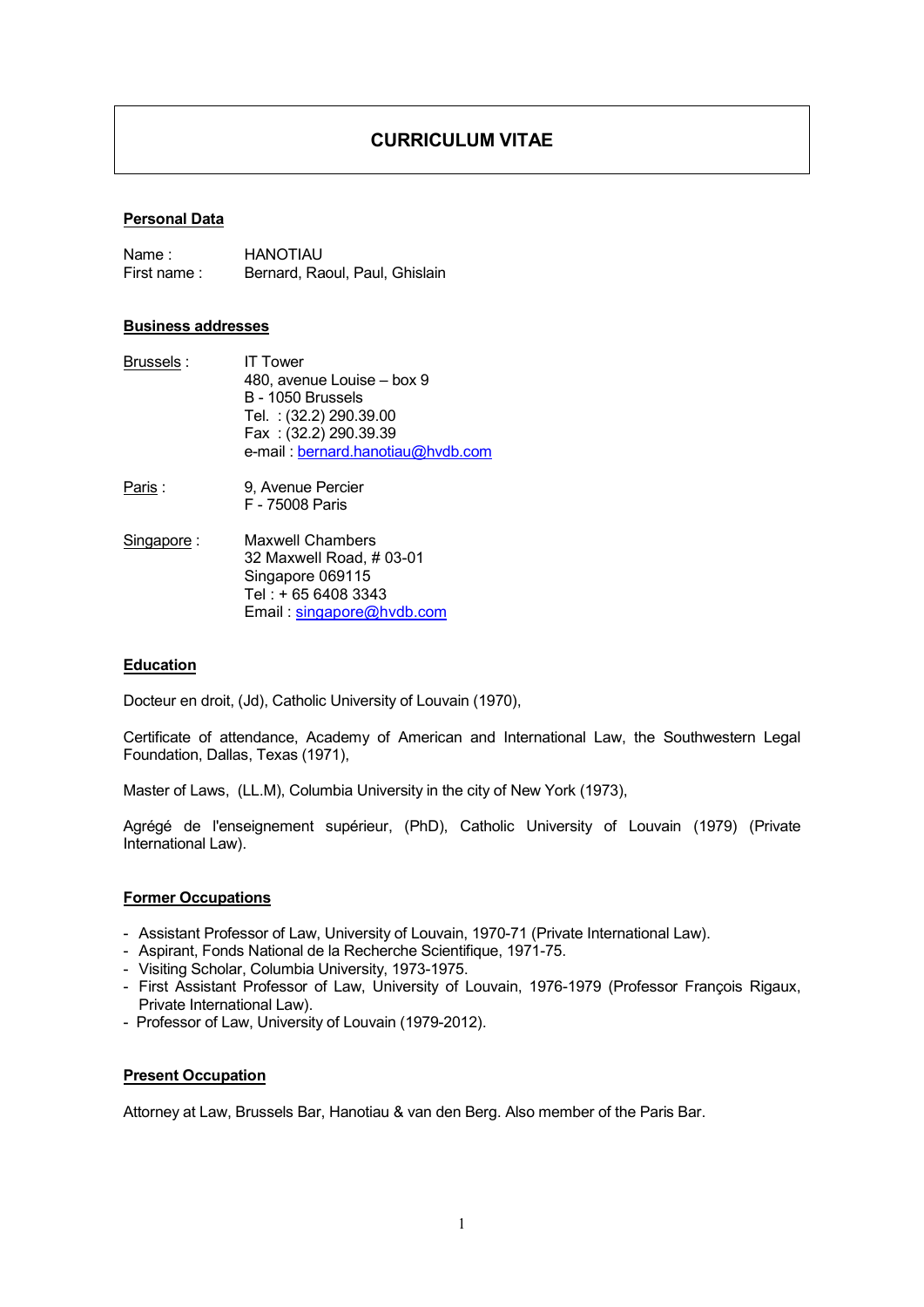# Other functions :

# Past functions:

- Former Chairman, Arbitration Commission of the Young Lawyers International Association (1975- 1979).
- Former Chairman, Belgo-Luxemburg branch of the International Law Association (1980-1996).
- Former President of the Club of International Arbitrators (Milano, 1993-1994).
- Former Chairman of the International Arbitration and Dispute Resolution Practice Group of the World Law Group (1992-1998).
- Former Chairman, Belgian delegation, European Court of Arbitration (1999-2002).
- Former Co-Chairman (2002-2004), Arbitration and Dispute Resolution Committee (D) of the International Bar Association (Vice-Chairman, 1998-2002).
- Trustee, The Center for American and International Law (formerly The Southwestern Legal Foundation) (2001-2004).
- Former Vice Chairman of the Court, London Court of International Arbitration (2006-2008).
- Former Vice Chairman of CEPANI (Belgian Arbitration Center) (2002-2011).
- Former Vice Chairman, Institute for Transnational Arbitration, The Center for American and International Law, Dallas, Texas (2000-2012).

# Present functions :

- Vice-Chairman of the Board, Dubai International Arbitration Center (DIAC) (2012- ).
- Member of the Governing Board, International Council for Commercial Arbitration (ICCA).
- Member of the Sanctions Board of the World Bank group (Washington D.C., 2007-).
- Member of the Court of Arbitratration of the Singapore International Arbitration Center (SIAC).
- Member of the International Court of Arbitration of the Istanbul Arbitration Center.
- Member of the Hong Kong International Arbitration Centre International Advisory Board (HKIAC).
- Member of the Seoul IDRC International Advisory Board (2006-).
- Officer of the LCIA-MIAC Users' Council (2013-).
- Belgian member of the arbitration commission of the International Law Association (ILA).
- Member of the International Arbitration Commission and Member of the Council of the Institute of the International Chamber of Commerce in Paris (I.C.C.). I.C.C. Expert for several missions abroad (1987: Peoples Republic of China; 1990: Indonesia and Malaysia; 1995: Turkey and Tunisia).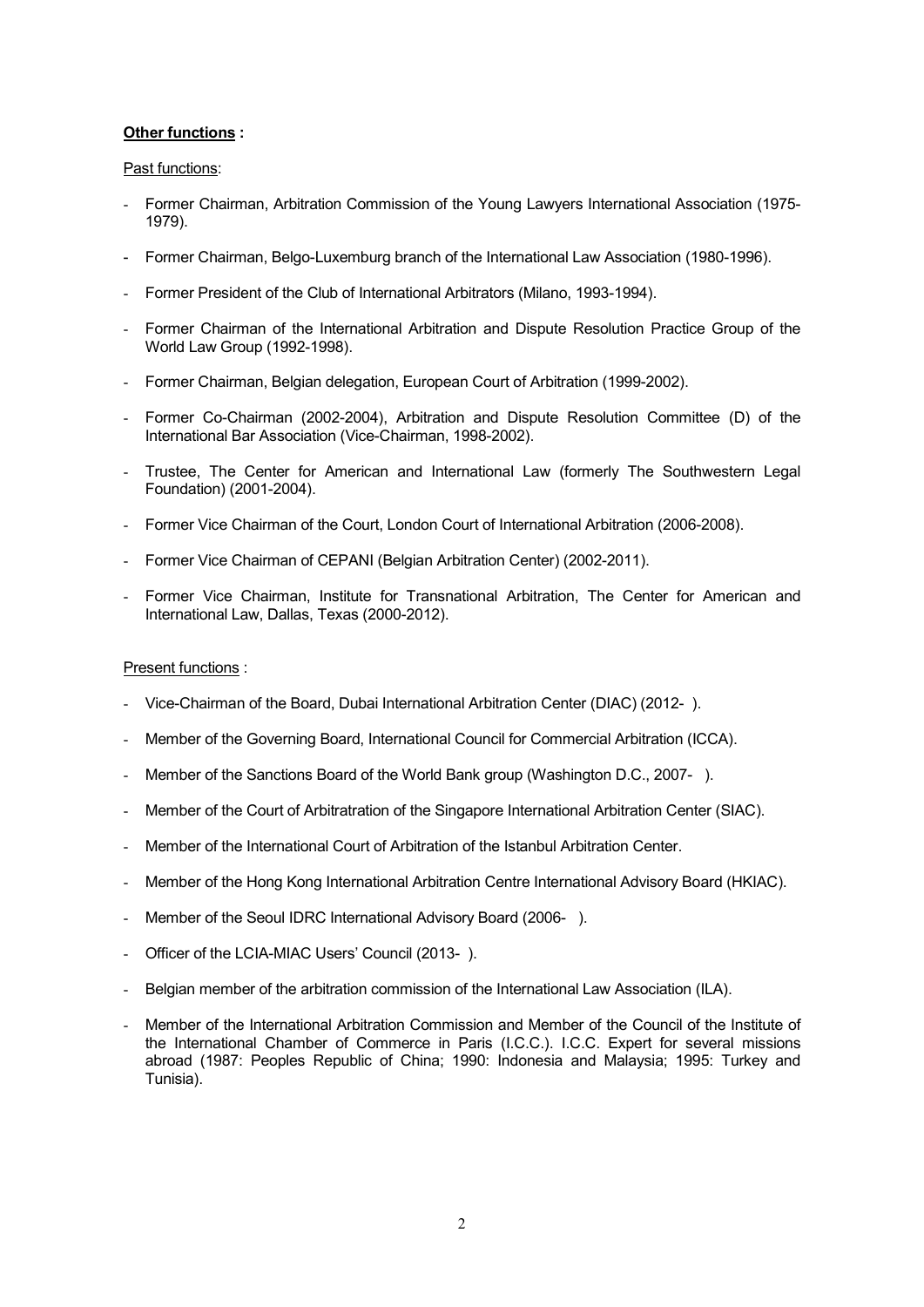## Panels of arbitral institutions:

Member, Panel of arbitrators (or appointments as arbitrator by), the International Chamber of Commerce (ICC, Paris), The London Court of International Arbitration (LCIA), the American Arbitration Association (ICDR), ICSID, the Cairo Arbitration Center, the Stockholm Chamber of Commerce, CIETAC (Beijing), BAC (The Beijing Arbitration Center), the Japan Commercial Arbitration Association, SIAC (Singapore), HKIAC (Hong Kong), KLRCA (Kuala Lumpur), KCAB (Seoul), the Permanent Court of International Arbitration (PCA, The Hague; also on the PCA specialized panel of arbitrators for disputes relating to outer space activities), WIPO (Geneva), CEPANI (Belgium), the Danish Institute of Arbitration, the Netherlands Arbitrage Instituut (NAI), the Geneva Chamber of Commerce, the Dubai International Arbitration Center (DIAC), the French Arbitration Association, the French-German Chamber of Commerce (Paris), IATA (Geneva). Also frequently appointed as arbitrator in UNCITRAL and other ad-hoc arbitration cases. Member of the Court of Arbitration for Sport (CAS, Lausanne).

## Memberships :

- Member, The International Arbitration Club (United Kingdom).
- Member of FEDUCI (Fondation pour l'Etude du droit et des usages du commerce international).
- Member of the FEDUCI working group on international contracts (since 1976).
- Member ("Membre Effectif") of FRANCARBI (Association Arbitrage et Francophonie).
- Member of the International Bar Association.

## Boards of editors:

- Member of the board of editors of the International Business Law Journal (Paris), of the Revue Belge de Droit International et Droit Comparé (Brussels), of the Revista de Arbitragem e Mediação (Brazil), of the Journal of International Arbitration and of the World Arbitration and Mediation Review.
- Member of the board of advisors of the American Review of International Arbitration.
- Member of the editorial advisory board of the Journal of International Dispute Settlement.

## Awards

- Harkness Fellow, Harkness Foundation of the Commonwealth Fund of New York, 1972.
- Prix Jules Destrée 1981, Union des Avocats Belges.
- Robert G. Storey International Award for Leadership (USA, 2009).
- GAR « Arbitrator of the Year » Award, March 2011.

## Biographical Notes

- The Best of The Best, The World Top Twenty Experts in Commercial Arbitration (since 1999).
- Guide to the World's Leading Experts in Commercial Arbitration (since 1998).
- Who's Who in the World.
- Who's Who in America.
- Who's Who Legal.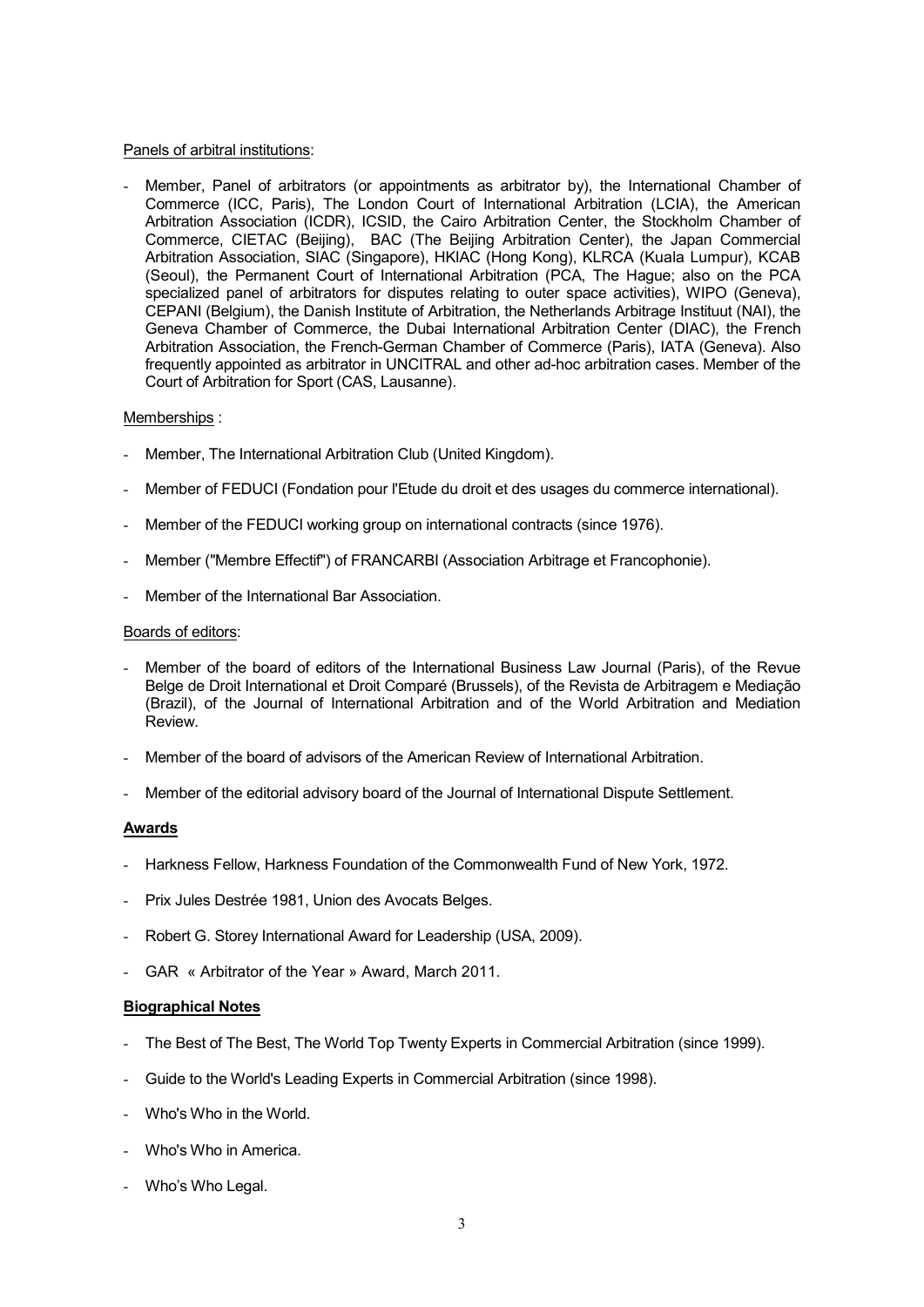# Books :

- Complex Arbitrations Multiparty, Multicontract, Multi-Issue and Class Actions, Kluwer, The Hague, 2006.
- Le droit international privé américain, L.G.D.J., Paris et Bruylant, Bruxelles, 1979.
- Les problèmes de sécurité sociale des travailleurs migrants, Larcier, Bruxelles, 1973.
- L'expansion du trafic aérien en Belgique, Bruylant, Bruxelles, 1999 (éditeur).
- Multiparty Arbitration, ICC Institute of World Business Law, 2010 (edited with Eric A. Schwartz).

## Articles on various topics :

- "Principales sources légales, réglementaires, conventionnelles, jurisprudentielles et doctrinales en matière de condition des étrangers en Belgique", Annales de Droit de la Faculté de Droit de Louvain", 1970, n° 4.
- "Choice-of-law in tort cases : recent international developments", Bulletin, Alumni Association of the Academy of American and International Law, The Southwestern Legal Foundation, 1972, 36.
- "La sécurité sociale des travailleurs migrants, problèmes et réalisations", Journal des Tribunaux du Travail, 1972, 257.
- "The Contract provisions of the Common Market Draft on Private International Law", Etudes et documents, Le contrat économique international, Volume II : Droit conventionnel (1973) (International Law department of the University of Louvain).
- "Depeçage in choice of law, an analysis", Etudes et documents, Le contrat économique international, Volume I : Droit comparé (1973) (International Law department of the University of Louvain).
- "Les clauses relatives aux contrats dans l'avant-projet de convention C.E.E. sur la loi applicable aux obligations contractuelles et non-contractuelles" (with P. Jenard), Le contrat économique international, Bruylant, 1975, 41.
- "Le droit de grève en Belgique", Centro Internationale Magistrati, XXIX Corso di Studi, Accademia Giuridica Umbra, Perugia, 1977.
- "Force probante et force obligatoire des actes déclaratifs d'état et des jugements en tenant lieu", Revue trimestrielle de droit familial, 1978, 137.
- "Responsabilité, assurance et assistance", in Droit et politique du tourisme international, International Law department of the University of Louvain, Goemaere, 1978.
- "The Council of Europe Convention on Products Liability", Georgia Journal of International and Comparative Law, 1978, 325.
- "Copyright in Belgium", Belgian Report to the International Lawyers' Meeting on Copyright, Cannes, January 1978.
- "La responsabilité respective des médecins, des établissements de soins et de leurs auxilliaires et préposés en cas de dommage survenant durant l'hospitalisation du patient", Congrès international de Responsabilité médicale, Benghazi, Libya, 1978.
- "La loi applicable au régime matrimonial légal et à sa mutabilité", Revue trimestrielle de droit familial, 1979, 317.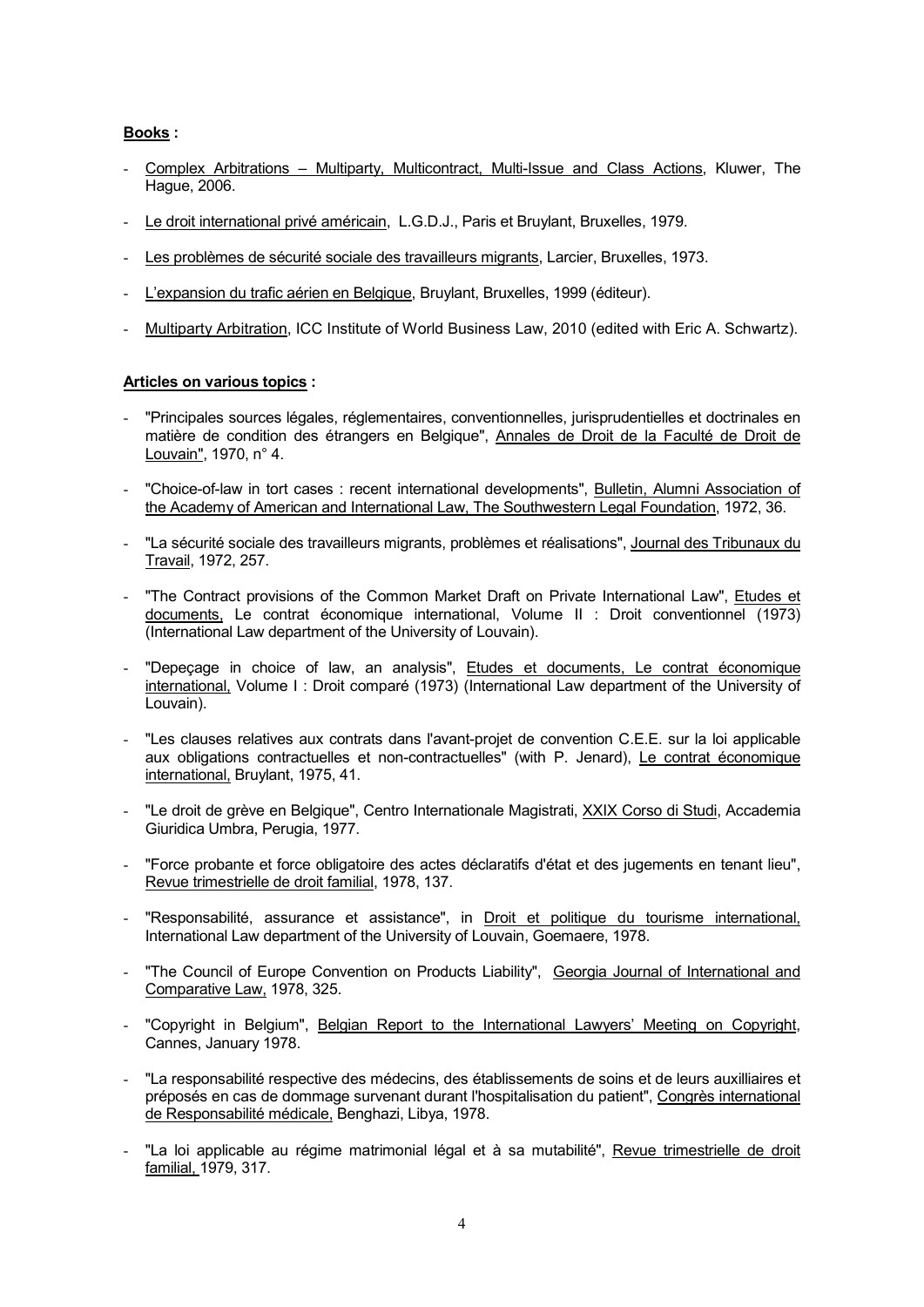- "Les discriminations dont font l'objet les étrangers ressortissants de la C.E.E. dans le domaine de l'enseignement en Belgique", E.E.C. Report, 1980.
- "Torts et responsabilité civile", Annales de Droit de la Faculté de Droit de Louvain, 1980, I.
- "Examen de jurisprudence droit international privé, personnes et relations familiales", 1974- 1979", Revue de droit familial, 1980, 235.
- "Note sous Mons, 19 juin 1980", Revue régionale de Droit, 1980, 371.
- "Tendances récentes de la jurisprudence américaine de droit international : contrats et responsabilité du fait des produits", Droit et pratique du commerce international, 1981, 4.
- "Le facteur nationalité dans l'accès aux emplois publics en Belgique", Rapport C.E.E., 1981.
- "La Convention C.E.E. sur la loi applicable aux obligations contractuelles", Journal des Tribunaux, 1982, 749.
- "Extension of liability in Belgium", Rapport au Congrès de l'Institut des juristes canadiens, Louvainla-Neuve, August 1981, Cambridge Lectures, 1982, 325.
- "Clauses pénales et clauses de dommages-intérêts liquidatoires en droit américain", Droit et pratique du commerce international, 1982, n° 4.
- "The American Conflicts Revolution and the European Tort Choice of Law Thinking", American Journal of Comparative Law, 1982, 73.
- "Les contrats d'achat, de location et de leasing de matériel informatique, (Objet, prix, transfert de propriété et transfert de risques)", Centre Droit et Informatique, Namur, 1982.
- "Tendances du droit de la Responsabilité" (with R. Dalcq et D. Philippe), Revue belge de droit international et de droit comparé, 1983, n° 1.
- "Le rôle des politiques et préférences de droit matériel dans la solution des litiges internationaux", Mélanges Dumon, 1983, 1146.
- "Les clauses générales des contrats d'acquisition de produits informatiques", in Les contrats informatiques, Bruxelles, Larcier, 1983, 204.
- "Les aspects internationaux de la responsabilité civile", Annales de l'Assurance, 1984.
- "Les clauses de limitation et d'exonération de responsabilité en droit américain", Droit et pratique du commerce international, 1985, 517.
- "La propriété des logiciels sur mesure : les droits respectifs du fournisseur et de l'utilisateur", Informatique et Droit, 1984, n° 1.
- "Télématique et droit international privé : les flux transfrontières de données, in "Les aspects juridiques, économiques et politiques de la télématique, Kluwer 1985, t. II.
- "La prévention des litiges par la technique contractuelle" (with M. Fontaine and D. Matray), Revue de droit des affaires internationales, 1987.
- "Les conflits de lois en matière d'obligations contractuelles et non contractuelles", Journal des Tribunaux, 1987.
- "Régime juridictionnel et portée de l'obligation de modérer le dommage dans la responsabilité contractuelle et extra-contractuelle", R.G.A.R., 1987.
- "Vers la conclusion du contrat : Les éléments caractéristiques de la convention et le pouvoir des négociateurs ", in Le contrat en formation, Editions du Jeune Barreau, Brussels, 1987, 97.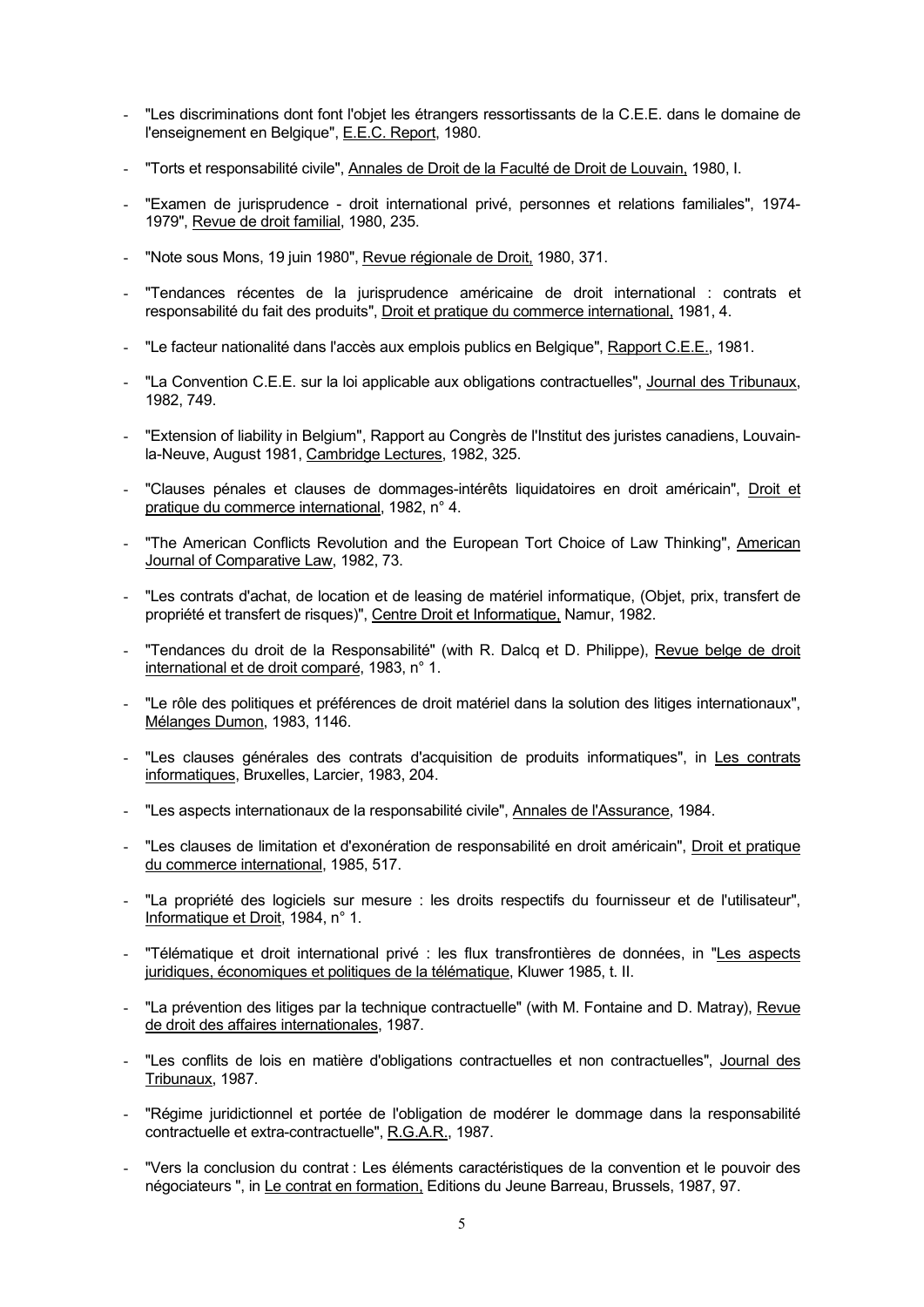- "The transborder flow of data : Applicable law and settlement of disputes" in International contracts for sale of information services, I.C.C., Paris, 1988, 175.
- "Le statut du dirigeant d'entreprise en droit belge" (with J.P. Brusseleers), Les cahiers du Barreau de Paris, 1990, and second edition, 1993.
- Insider Trading in Belgium (with B. Feron), in Insider Trading in Europe, Kluwer, 1992.
- Les développements récents en matière de délit d'initié (with B. Feron), Annuaire Belge de droit bancaire, volume I, 1992.
- "L'opposabilité des exceptions et l'obligation d'information du débiteur cédé à l'égard de l'endossataire de la facture", note under Cour d'Appel de Liège, arrêt du 29 janvier 1992, Revue de Jurisprudence Liège, Mons, Bruxelles, 1993, 697.
- "Le cautionnement d'engagements bancaires", note under Cour d'Appel de Liège, decision of 10 March 1992, Revue de Jurisprudence Liège, Mons, Bruxelles, 1993, 1085.
- "La nouvelle législation belge relative à la vie privée à l'égard des traitements de données à caractère personnel", Revue de droit des affaires internationales, 1993, 782.
- "Note sous Comm. Nivelles, 31 octobre 1994", Journal des Tribunaux, 1995, 794 (international civil procedure).
- "Le vice propre et la nature propre de la marchandise: causes d'exonération du transporteur CMR" in Liber Amicorum Jacques Putzeys, 1996, 203.
- "L'expansion du trafic aérien en Belgique : rapport de synthèse", in L'expansion du trafic aérien en Belgique, Bruylant, Bruxelles, 1998, 169.
- "Concordat and bankruptcy in Belgium", Norton Annual Survey of Bankruptcy Law, 2002, p. 365.

## Articles in the field of international arbitration and international contracts :

- "L'arbitrage commercial dans les relations belgo-soviétiques", Journal des Tribunaux, 1983, 462.
- "Le défaut dans la procédure d'arbitrage commercial international", Mélanges Vander Elst, 1987, t. II, 375.
- "Les conflits de lois en matière d'obligations contractuelles et non contractuelles", Journal des Tribunaux, 1987 (with M. Fallon), p. 97 et 117.
- "L'arbitrage comme mode de résolution des litiges informatiques", Droit de l'informatique, 1987, 34.
- "Régime juridictionnel et portée de l'obligation de modérer le dommage dans les systèmes juridiques nationaux et le droit du commerce international", Revue de droit des affaires internationales, 1987, 393.
- "L'arbitrage en République Populaire de Chine après la ratification de la Convention de New York", Revue de l'Arbitrage, 1987, 541 and Cahiers juridiques et fiscaux de l'Exportation, Paris, 1988.
- "Beslechting van automatiseringsgeschillen en arbitrage", Computerrecht, 1988, 31.
- La confidentialité des données vis-à-vis des parties et des tiers, Rapport au séminaire C.C.I. sur l'arbitrage commercial international : l'administration de la preuve dans les procédures arbitrales internationales, Paris, June 1988.
- "Multiparty arbitration in France, The Netherlands and Belgium", Report to the ICC Seminar on multiparty arbitration, Stockholm, mai 1989.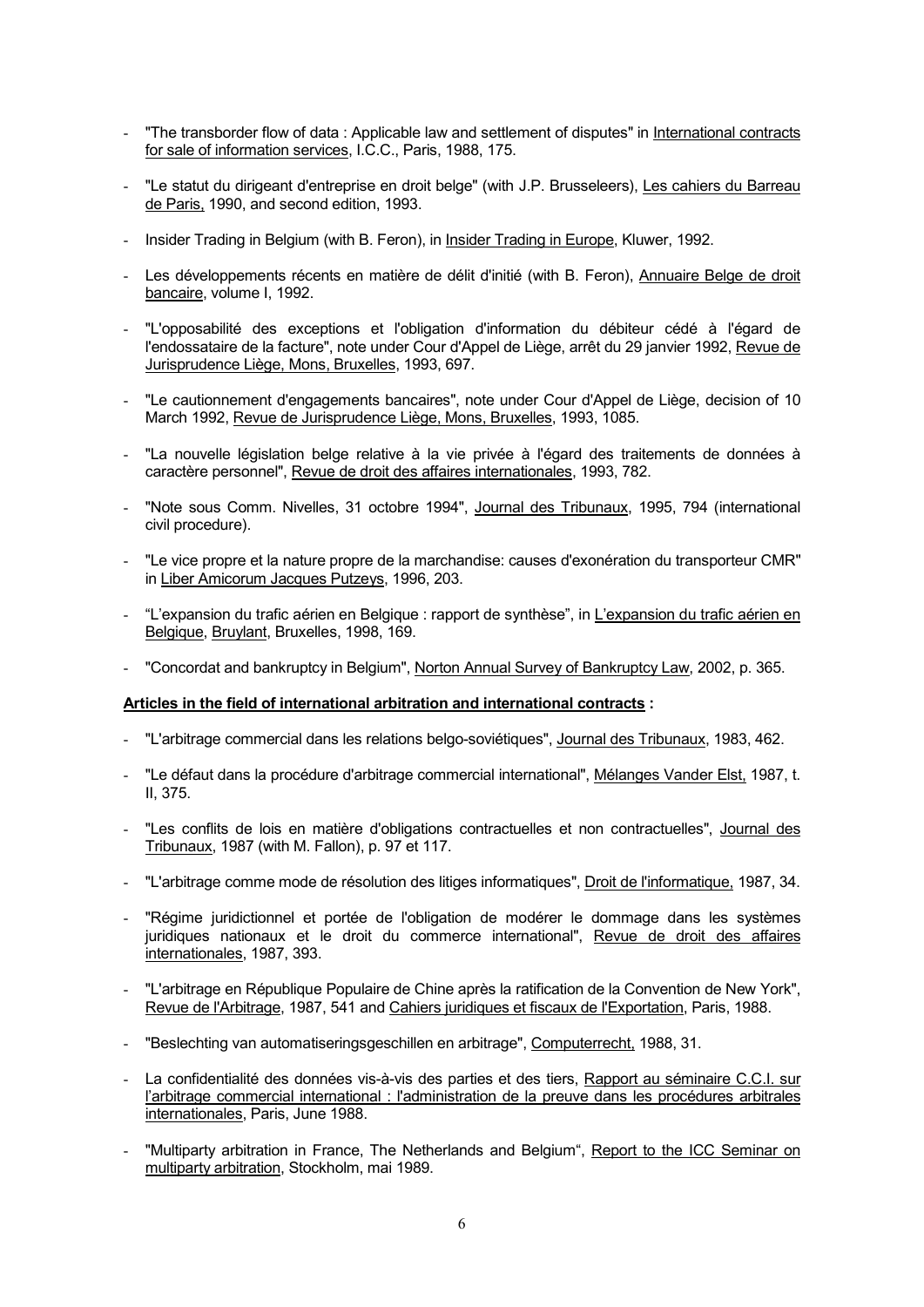- "Un autre mode de résolution des litiges commerciaux : l'arbitrage", Gestion 2000, Management et Prospective, 1989, 111.
- "L'arbitrage international en Belgique", in L'arbitrage, Travaux offerts au professeur Fettweiss, Story-Scientia, 1989, 143.
- "International Commercial Arbitration in Belgium", American Review of International Arbitration, 1990, 327.
- "Chronique de droit des contrats internationaux, Belgique", Revue de droit des affaires internationales, 1991, 1003.
- "Arbitration and Franchising", Report to IBA conference, October 1992.
- "La détermination et l'évaluation du dommage réparable : principes généraux et principes en émergence", in Transnational Rules in International Commercial Arbitration, ICC publications, 1993, 209.
- "Examen de jurisprudence, droit des contrats internationaux, 1991-1992", Revue de Droit des Affaires Internationales, 1993, 121.
- "L'arbitrabilité des litiges relatifs à la résiliation d'une concession exclusive de vente à durée indéterminée", note under ICC award n° 6379, Revue de Droit Commercial Belge, 1993, 1146.
- "Satisfying the burden of proof in international commercial arbitration : the viewpoint of a civil law lawyer", Arbitration International, 1994, 317.
- "L'arbitrabilité et la favor arbitrandum : un réexamen", Clunet, 1994, 899.
- "L'arbitrabilité en droit belge face à la pratique internationale", Mélanges Dalcq, Bruxelles, Larcier, 1994, 269.
- "Objective Arbitrability, its limits, its problem areas", Bulletin de l'Association Suisse d'Arbitrage, 1994, 26.
- "La pratique de l'arbitrage international en matière bancaire", in "Les modes non judiciaires de règlement des conflits", Bruylant, Bruxelles 1995, 67.
- "Arbitrage et concessions de vente", note under Comm. Bruxelles, 5 octobre 1994, Journal des Tribunaux., 1995, 346.
- "Arbitrage international et droit belge de la concession", Revue de l'Arbitrage, 1995, 311.
- "Competition Law Issues in International Commercial Arbitration", American Review of International Arbitration, 1995, 287.
- "La loi applicable par l'arbitre en cas de faillite d'une des parties à la procédure", Revue de Droit des Affaires Internationales, 1996, 29.
- "Arbitrage, médiation, conciliation : approches d'Europe Continentale et de Common Law", Revue de Droit des Affaires Internationales, 1996, 203.
- "What law governs the issue of arbitrability ?", Arbitration International, 1996, 391.
- "The future of mediation in Europe : a comparative approach", ICC Report, 1996.
- "L'arbitrage et les contrats complexes" in L'interdépendance des contrats, Jeune Barreau, Bruxelles, 1997, 163.
- "L'exécution en Belgique des sentences arbitrales belges et étrangères" (with B. Duquesne), Journal des Tribunaux, 1997, 305.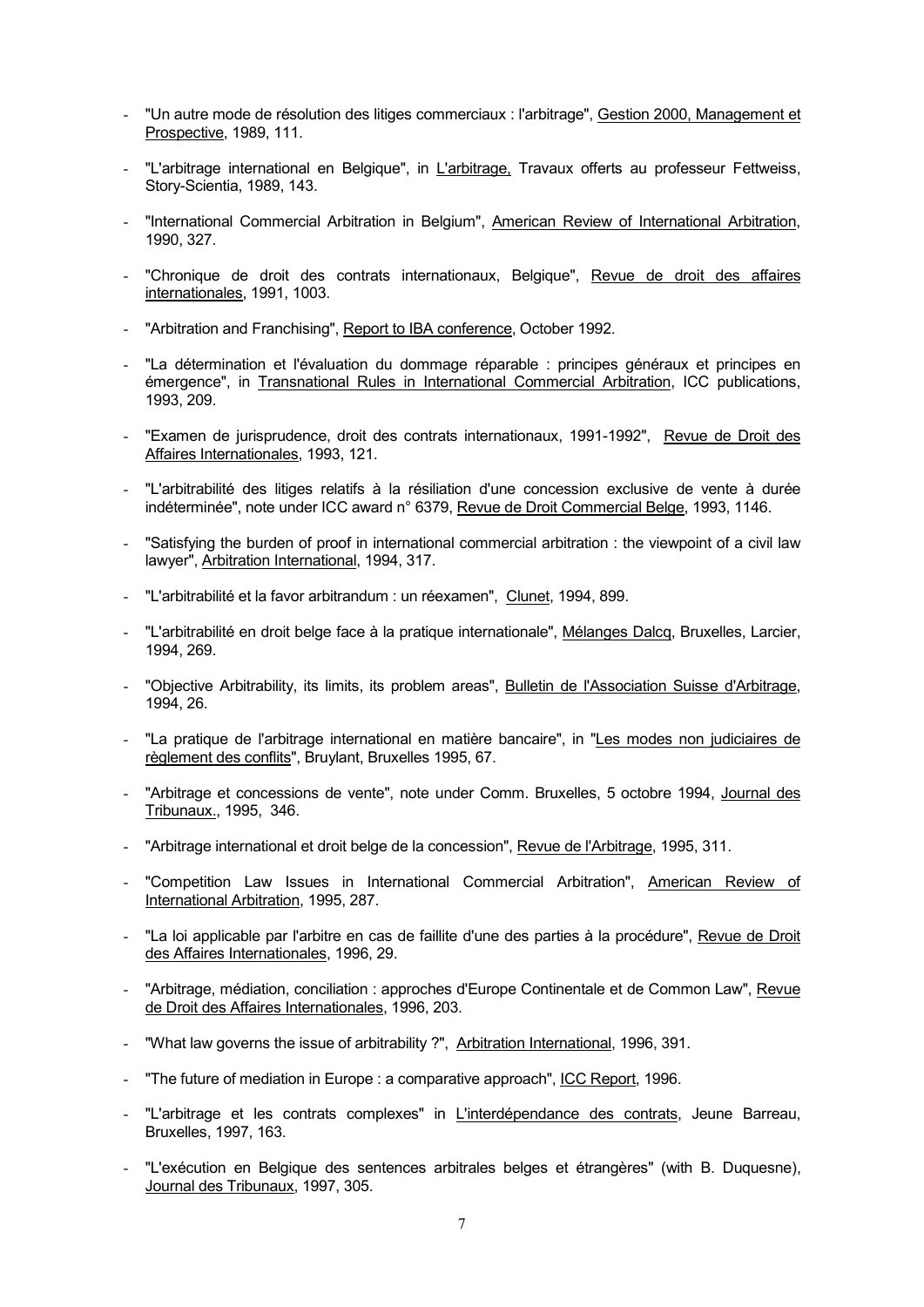- "L'arbitrage et le droit européen de la concurrence", in L'arbitrage et le droit européen, Bruxelles, Bruylant, 1997, 31.
- "Complex multicontract multiparty arbitrations", in Arbitration International, 1998, 369.
- "The law applicable to the issue of arbitrability", ICCA Congress Series, 1998, 146.
- "L'exécution du contrat" in La Convention de Vienne sur la vente internationale de marchandises, Annales de Droit de la Faculté de Droit de l'UCL, 1998, 279.
- "La loi du 19 mai 1998 modifiant la législation belge relative à l'arbitrage", ASA Bulletin, 1998, 528.
- "Survey of a new statute amending Belgian legislation on arbitration", American Review of International Arbitration, 1999, 327.
- "The law of 19 May 1998 amending Belgian arbitration legislation", Arbitration International, 1999, 97.
- "Arbitration and bank guarantees An illustration of the issue of consent to arbitration in multicontratct – multiparty disputes", Journal of International Arbitration, 1999, 15.
- "L'obligation pour l'arbitre de respecter les délais d'arbitrage", Journal des Tribunaux, 1999, 720.
- "Récentes évolutions législatives et jurisprudentielles en matière d'arbitrage en Belgique", Gazette du Palais, 2000, 57.
- "Les méthodes alternatives de résolution des litiges", in Quel avocat pour le 21<sup>e</sup> siècle ?, Bruxelles, Bruylant, 2001, 141.
- "Panorama de jurisprudence belge", Gazette du Palais, 2001, 59.
- "L'arbitrage et la Convention européenne des Droits de l'homme", note under Bruxelles, 6 décembre 2000, Journal des Tribunaux, 2001, 572.
- "Un arbitre nommé par des sociétés du même groupe dans deux procédures parallèles est-il susceptible de récusation ? ", note under Tribunal de 1ère Instance of Brussels, 14 July 2000, D.A.O.R., 2001, 278.
- "Problems raised by complex arbitrations involving multiple contracts parties issues An Analysis", Journal of International Arbitration, 2001, 251-360.
- "Quelques réflexions à propos de l'autorité de la chose jugée des sentences arbitrales", Mélanges Lucien Simont, 2002, Bruylant, Bruxelles, 301.
- "Misdeeds, wrongful conduct and illegality in arbitral proceedings", ICCA Congress Series n° 11.
- "L'arbitrage et les groupes de sociétés", Gazette du Palais, Les Cahiers de l'arbitrage, 2002/2, 1<sup>ère</sup> partie, p. 6.
- "L'arbitrabilité", Recueil des cours de l'Académie de Droit International, 2002, 25.
- "L'arbitrabilité des litiges en matière de concession de vente : la poursuite d'une controverse", Note under Gent, 21 December 2000, DAOR, 2002, 326.
- "L'arbitrabilité des litiges dans l'ordre interne belge dans une perspective comparative", in Arbitrage et modes alternatifs de règlement des conflits, Editions Formation Permanente Commission Université-Palais, Université de Liège, 2002, 57.
- "Multiparty Multicontract Arbitrations : the joinder of additional or third parties in the course of an arbitral procedure", Stockholm Arbitration Report, 2002: 1, 134.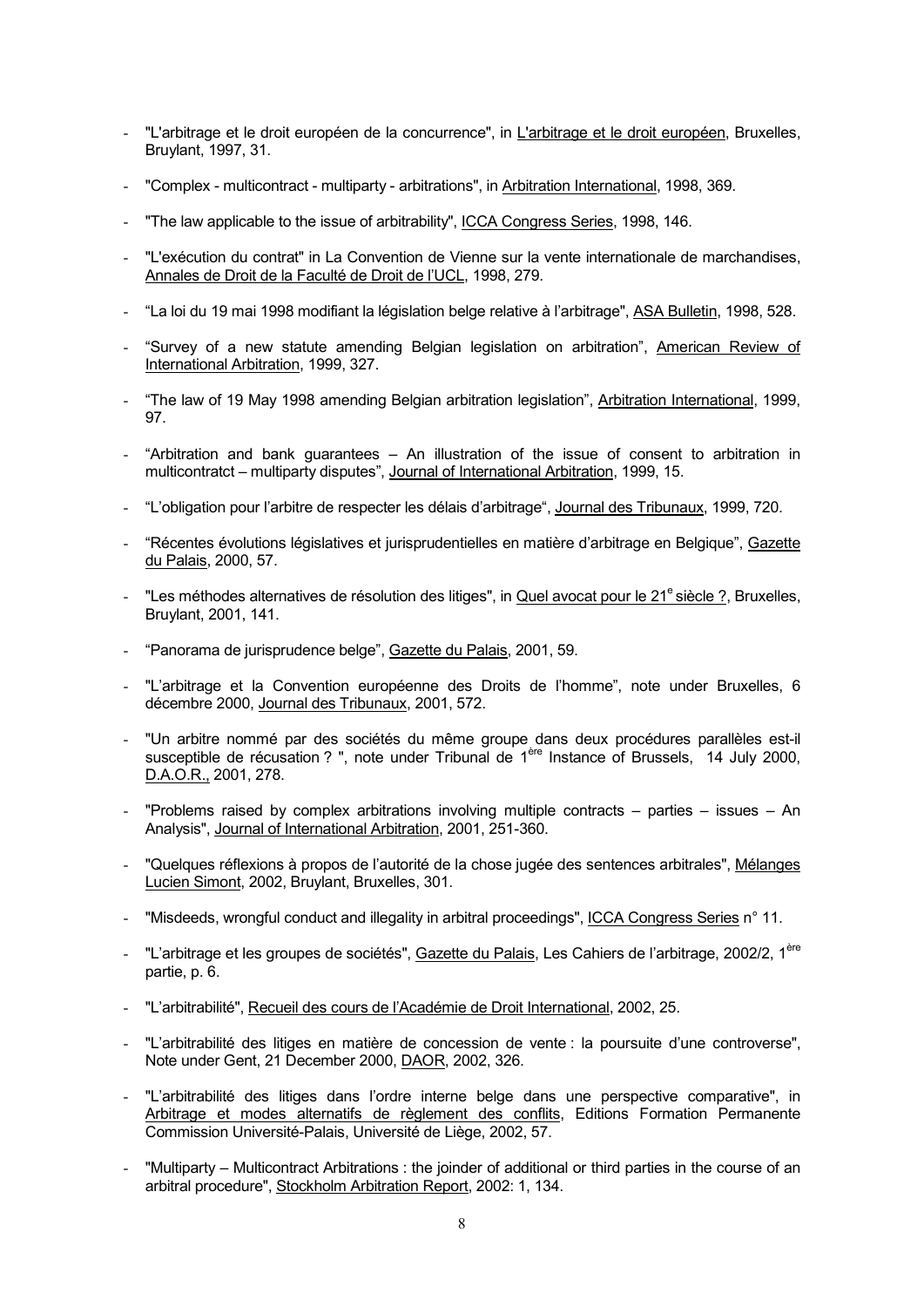- "L'arbitrage des litiges de propriété intellectuelle : une analyse comparative", ASA Bulletin, 2003, 3.
- "A Experiencia da cautelar Pré-arbitral da CCI", Revista de Direito Bancario, do Mercado de Capitais e da Arbitragem, 2002, 325.
- "The ICC Rules for a Pre-Arbitral Referee Procedure", International Arbitration Law Review, 2003, 75.
- "Quand l'arbitrage s'en va t'en guerre : les perturbations par l'Etat de la procédure arbitrale", Revue de l'Arbitrage, 2003, p. 805.
- "Multiparty Multicontract Arbitration : a general presentation with special emphasis on energy disputes", The Lebanese Review of Arab and International Arbitration, 2003, n° 27, p. 6.
- "The res judicata effect of arbitral awards", ICC International Court of Arbitration Bulletin, special supplement 2003, Complex arbitrations, p. 43.
- "L'arbitrabilité des litiges en matière de droit des sociétés", Mélanges Claude Reymond, 2004.
- "Faut-il ouvrir le for arbitral aux actions collectives ?", Mélanges Alain Hirsch, 2004.
- "A new development in multicontract multiparty proceedings : classwide arbitration", Arbitration International, n° 1, 2004, 39.
- "Civil law and common law procedural traditions in international arbitration: Who has crossed the bridge?", in Arbitral Procedure at the Dawn of the New Millennium, Reports of the international colloquium of CEPANI, October 15, 2004, Bruylant, Brussels, 2005, 85.
- "Joinder of Parties and Joinder of Claims", in Mélanges en l'honneur du Professeur François Knoepfler, Helbing & Lichtenhahn, 2005, 191.
- "Groupes de sociétés et groupes de contrats dans l'arbitrage commercial international", Juriste International, 2005, n° 3, p. 56, later on published in Revista de Arbitragem e Mediação, 2007, 114.
- "L'arbitre, garant du respect des valeurs de l'arbitrage", in Global Reflections on International Law, Commerce and Dispute Resolution. Liber Amicorum in honor of Robert Briner, Paris, ICC Publishing, 2005, 365.
- "The Merger of Civil Law and Common Law Traditions in International Commercial Arbitration", in Prawo Prywatne Czasu Przemian, Liber Amicorum Stanislas Soltysinski, Poznán 2005, 807.
- "Groups of Companies in International Arbitration", in Pervasive Problems in International Arbitration, Kluwer, 2006, 279 (L. Mistelis & J. Lew, editors).
- "Non-signatories in international arbitration : lessons from thirty years of case law", in ICCA Congress Series n° 13, 2007, 341.
- "Les groupes de sociétés dans l'arbitrage commercial international", in La convention d'arbitrage, groupes de sociétés et groupes de contrats, Bruylant, 2007, 113.
- "Mieux maitriser le temps et réduire les coûts dans l'Arbitrage International", Liber Amicorum Guy Keutgen, Bruylant, Brussels, 2008, 377.
- "Public Policy in International Commercial Arbitration" (with Olivier Caprasse), in Enforcement of Arbitration Agreements and International Arbitral Awards, The New York Convention in Practice (E. Gaillard and D. Di Pietro edts), Cameron May, 2008, p. 787.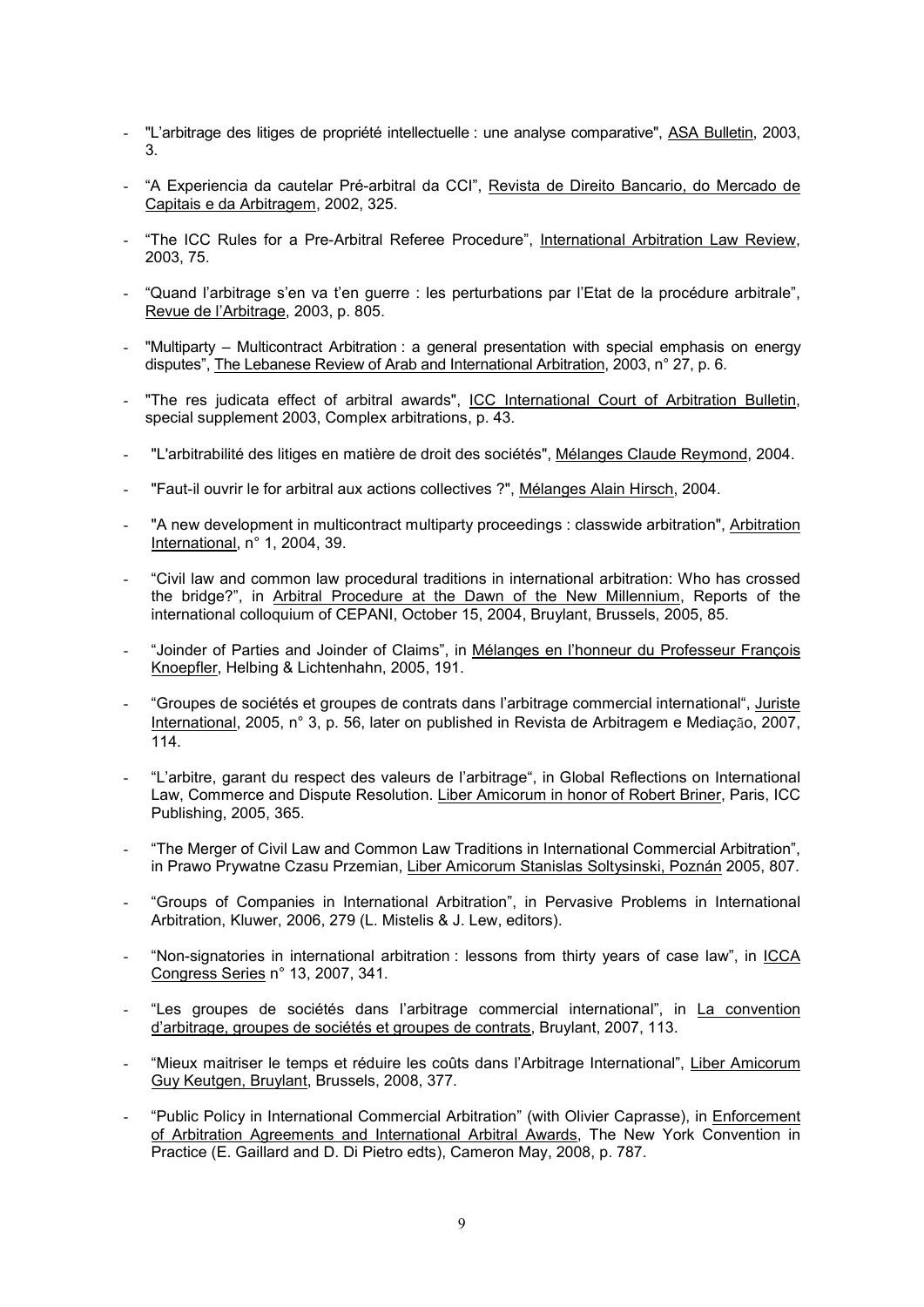- "Arbitrability, Due Process, and Public Policy under Article V of the New York Convention  $-$ Belgian and French Perspectives" (with Olivier Caprasse), Journal of International Arbitration, 2008, 6.
- "Massive Production of Documents and Demonstrative Exhibits", in Written Evidence and Discovery in International Arbitration, ICC Publications, Paris, 2009, 357.
- "Investment Treaty Arbitration and Commercial Arbitration: Are They Different Ball Games?", in 50 Years of the New York Convention, ICCA Congress Series N° 14, Kluwer, 2009, p. 146.
- "Multiple Parties and Multiple Contracts in International Arbitration", in Multiple Party Actions in International Arbitration, Permanent Court of Arbitration (ed.), Oxford University Press, 2009, 35.
- 'With whom have I bargained: Third Parties, Non-Signatories and others with an interest in the Dispute", Mélanges Serge Lazareff, 2010 (to be published).
- "L'Arbitrabilité des Litiges de Propriété Intellectuelle", in La résolution des litiges de propriété intellectuelle, University of Geneva, Law Faculty, 2010, p. 155.
- - "L'Ordre Public comme motif d'annulation des Sentences Arbitrales", First MACI Lecture (2010) (to be published).
- "Introductory report" in International Arbitration Institute, The Review of International Arbitral Awards (Emmanuel Gaillard Ed.), Juris, 2010, p. 7 (with Olivier Caprasse).
- La "Conferencia Preliminar" in Hacia una mayor eficacia en el arbitraje : control de tiempos y costos (R. Gutiérrez, Y. Derains and F. Mantilla-Serano, Ed.), Bogota, 2010, p. 85.
- "Introduction", Multiparty Arbitration (Bernard Hanotiau and E. Schwartz, ed.), ICC Institute of World Business Law, 2010, p. 7.
- "Les droits de la défense dans la procédure arbitrale", note under Belgian Cour de Cassation, 25 May 2007, Revue Critique de Jurisprudence Belge, 2010, 453 (with Olivier Caprasse).
- "Faut-il abandonner le contrôle de la sentence arbitrale au regard de l'ordre Public ? ", Petites affiches, 11 October 2010, n° 202, p. 7.
- "The Parties to the Arbitration Agreement", in Liber Amicorum Serge Lazareff, Pedone, 2011, p. 323.
- "International Arbitration in a Global Economy: The Challenges of the Future", Journal of International Arbitration 28(2): 89-103, 2011.
- "Consent to Arbitration: Do we share a common vision?", Arbitration International, 2011, p. 539.
- "Groups of Companies and Groups of Contracts : A General Introduction", The Fordham Papers, 2011, Arthur W. Rovine Ed., p. 121.
- "Dow Chemical. Back to basics. Or why the so-called "group of companies doctrine" should be disregarded once and for all" (with Barbara Den Tandt), Mélanges Hans Van Houtte, Hart Publishing, 2012, p. 125.
- "¿Cuáles son los límites a la discreción de un tribunal a la hora de dirigir procedimientos?", Arbitraje Internacional Pasado, Presente y Futuro, Libro Homenaje a Bernardo Cremades e Yves Derains, Instituto Peruano de Arbitrage, Lima, 2013, Tomo I, p. 105.
- "Twenty five years of international arbitration: the past and the future", World Arbitration and Mediation Review, 2013, p. 711.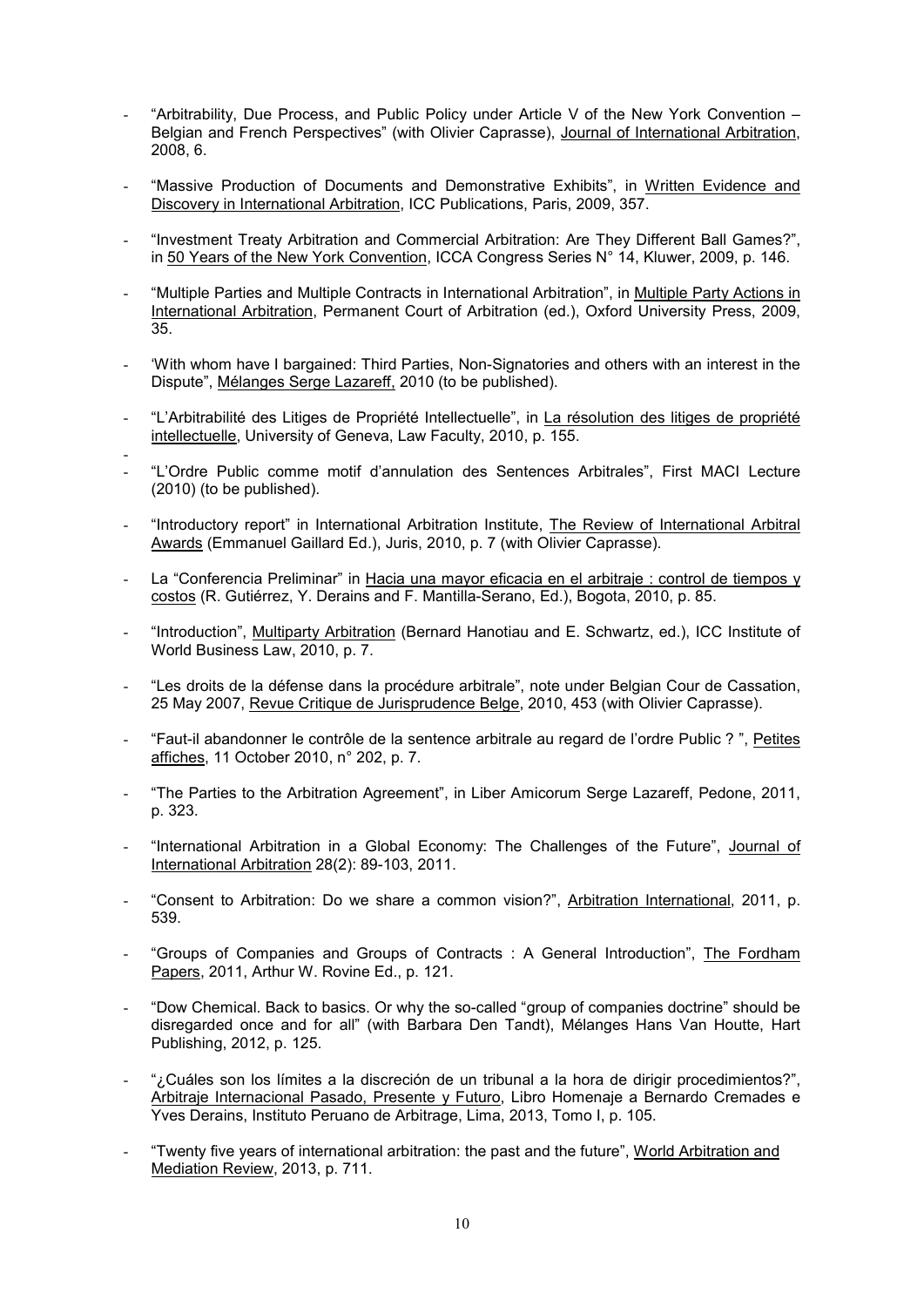- "The Arbitration Agreement" in <u>Singapore International Arbitration : Law and Practice</u>, Lexis Nexis 2014 (General Editors: David Joseph Q.C. and David Foxton Q.C.), pp. 33-78.
- "Les grands enjeux de l'arbitrage commercial international", b-Arbitra, 2015, p. 7.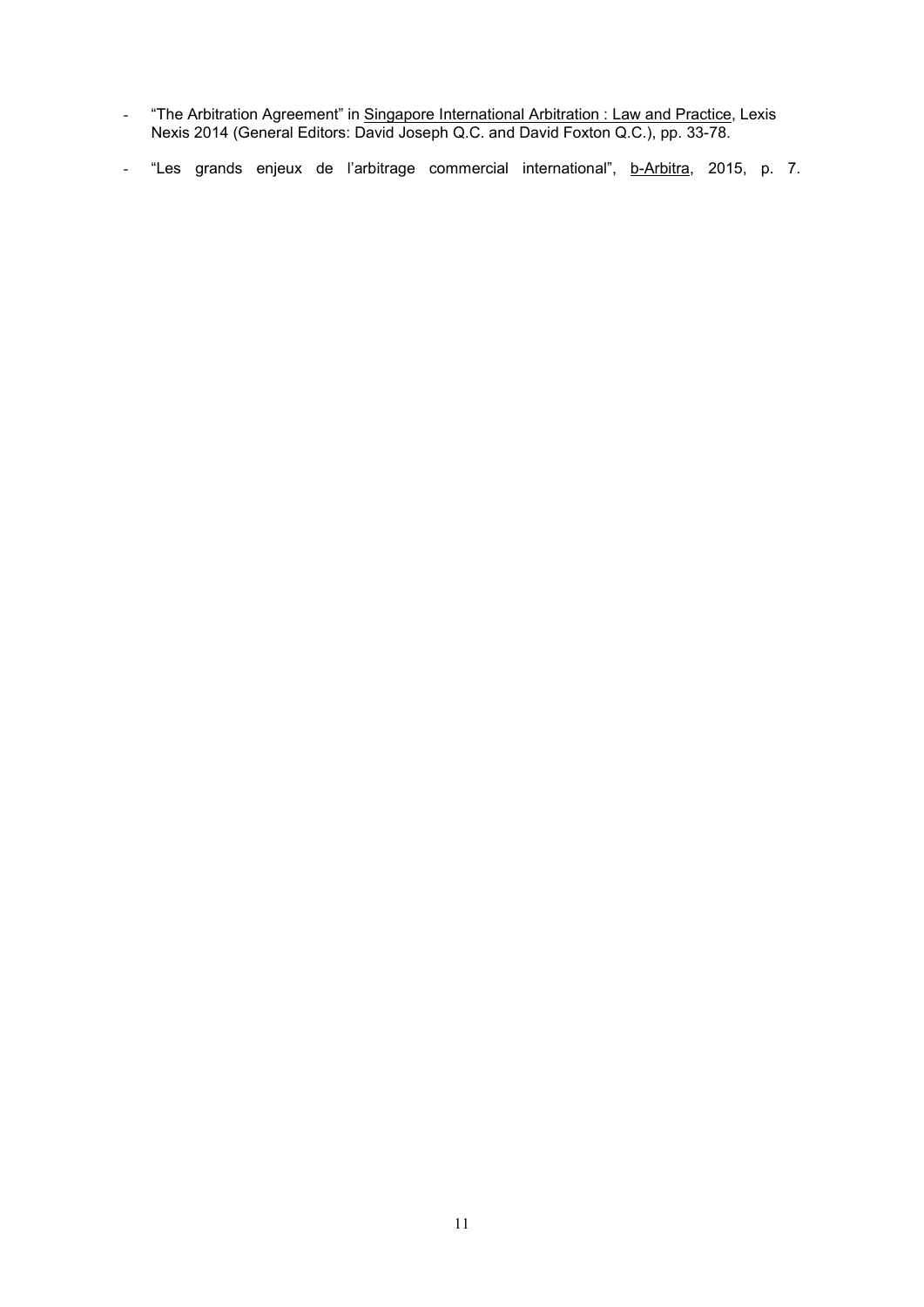# Experience in arbitration:

Since 1978, has been actively involved in international arbitration as party-appointed arbitrator, chairman, sole arbitrator, counsel and expert in various parts of the world. Amongst the parties engaged in these arbitrations have been states (including on the basis of BIT's) and state entities, high technology and telecommunications corporations, construction and real estate companies, owners and lessees of shopping malls and shopping parks, oil, gas and mining companies, pipeline manufacturers (and related industries), water and electricity suppliers, pharmaceutical and chemical companies, providers of medical services, automobile manufacturers and manufacturers of parts for the automobile industry, distributors and manufacturers of various kinds of goods and equipments, food suppliers, manufacturers of military supplies, of satellites, airlines and railways, GDS' operators, banks and investment companies, hotel management corporations, insurance and reinsurance companies.

|                                               |              | Chairman of<br>Tribunal | Sole Arbitrator          |                | Co-arbitrator Party's Counsel<br>or Expert | Secretary or<br>Other |
|-----------------------------------------------|--------------|-------------------------|--------------------------|----------------|--------------------------------------------|-----------------------|
| International<br>Institutional<br>Arbitration | <b>ICC</b>   | 108                     | $111$                    | 91             | 15                                         |                       |
|                                               | <b>LCIA</b>  | 10                      | $\overline{2}$           | 14             | $\qquad \qquad \blacksquare$               |                       |
|                                               | <b>ICSID</b> | 12                      | $\overline{\phantom{a}}$ | 13             | 1                                          |                       |
|                                               | <b>SCC</b>   | $\boldsymbol{9}$        | $\mathbf 1$              |                |                                            |                       |
|                                               | CAS          | $\overline{\mathbf{4}}$ | $\overline{\mathbf{4}}$  | 31             |                                            |                       |
|                                               | <b>SIAC</b>  | $6\phantom{a}$          | $\mathbf 1$              |                |                                            |                       |
|                                               | <b>DIAC</b>  | $\overline{2}$          |                          | $\overline{2}$ |                                            |                       |
|                                               | AAA          |                         | $\mathbf{1}$             | $\overline{2}$ |                                            |                       |
|                                               | Other        | 17                      | 3 <sup>2</sup>           | 15             | 12                                         |                       |
| International Ad Hoc<br>Arbitration           |              | 21                      | $\sqrt{5}$               | 35             | $\overline{7}$                             |                       |
| <b>Domestic Arbitration</b>                   |              | $\overline{\mathbf{4}}$ | $\overline{\mathbf{4}}$  | 17             | $\,6$                                      |                       |

 $1$  Including three pre-arbitral referee procedures.<br><sup>2</sup> Including one NAI pre-arbitral referee procedure and one assignment as binding advisor, as well as one appointment as emergency arbitrator AAA (ICDR).